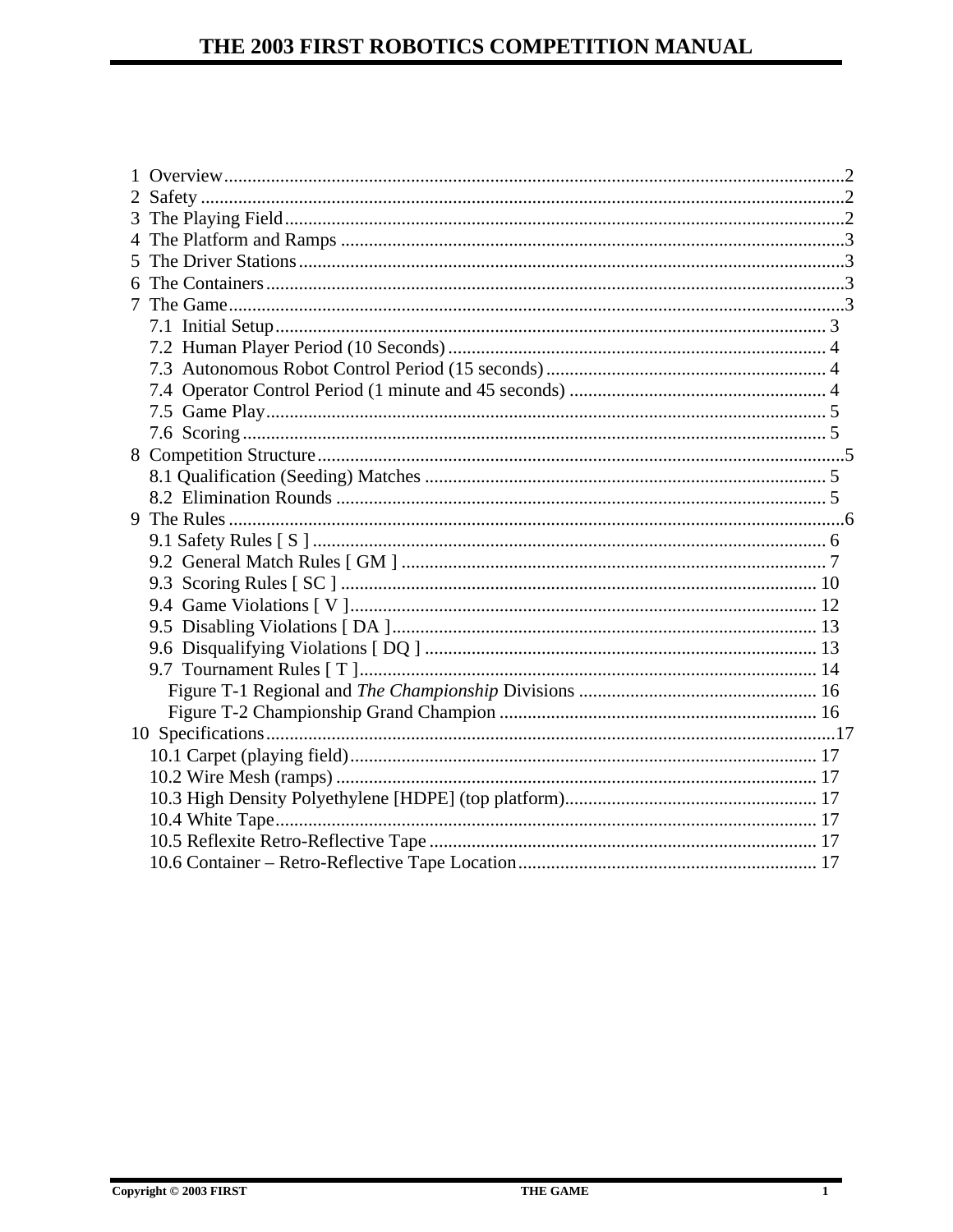# **1 OVERVIEW**

The 2003 Game - **Stack Attack -** is played on a 54-foot long by 24-foot wide playing field. A 2-foot high platform that is 4-feet wide by 12-feet long is located across the center of the field. The platform is accessed from each of its long sides by ramps that are 8 feet long. Two alliances of two teams each compete in each match. Each team consists of a human player, two driver/operators, and a coach. A match consists of a 10-second Human Player Period, a 15-second Autonomous Control Period, and a 1 minute and 45 second Remote Control Period.

The object of the game is to acquire and stack plastic storage containers that are initially located on the platform or placed on the playing field by human players. Each alliance must place containers in a scoring zone on its own side of the field to score points. The total number of points earned depends on the count of containers located in each alliance's scoring zone multiplied by the number of containers in their highest stack. Additional points are awarded for any robot that is positioned on the top of the platform at the end of the match.

# **2 SAFETY**

Personal safety is of primary importance during all FIRST Robotics Competitions. Because FIRST hosts events that involve robots that depend on electrical equipment, stored mechanical energy, moving mechanical parts, and other safety hazards, **Safety will not be compromised**. Please use common sense and be safe! Safety rules will be strictly enforced

# **3 THE PLAYING FIELD**

The playing field, as it will appear at the competitions, is described in the 2003 FIRST Field Layout drawing.The exact dimensions of the playing field and game components may differ slightly from competition to competition.

The playing field is bounded on its long sides by a 20-inch high aluminum pipe guardrail. The guardrail system is fastened to the field carpet with "Velcro" fasteners. Both ends of the field consist of a 3-foot high,  $3/16$ " thick aluminum diamond plate wall topped by a 4-foot high,  $3/8$  " thick transparent acrylic safety shield , for a total wall height of about 7 feet. The driver stations are located behind these end walls.

The middle of the playing field contains the Platform, Ramps, and Starting Alleys. The alleys at the sides of the platform are divided at midfield by a pipe barrier whose top is 1 foot 4 inches above the floor.

A 12-foot wide Scoring Zone extends from the base of the ramps toward the Driver Stations.

The area between the scoring zone and the drivers stations is a "No Scoring" Zone. The alleys at the side of the platform and ramps are also no scoring zones.

The playing field and its components have a number of different surfaces:

- The playing field has a three-color carpeted surface of red, gray, and blue. See *Section 10.1* for carpet specifications.
- The ramps are surfaces with open 1" by 1" welded wire mesh. See *Section 10.2* for wire mesh specifications.
- The top of the ramp has a smooth, High Density Polyethylene (HDPE) surface ½" thick: See *Section 10.3* for HDPE specifications.

There are 2" wide white lines on the playing field that can be used by robot tracking systems. See *Section 10.4* for specifications.

Teams that chose to build their own playing field might want to consider building some or all of it from wood instead of from welded metal.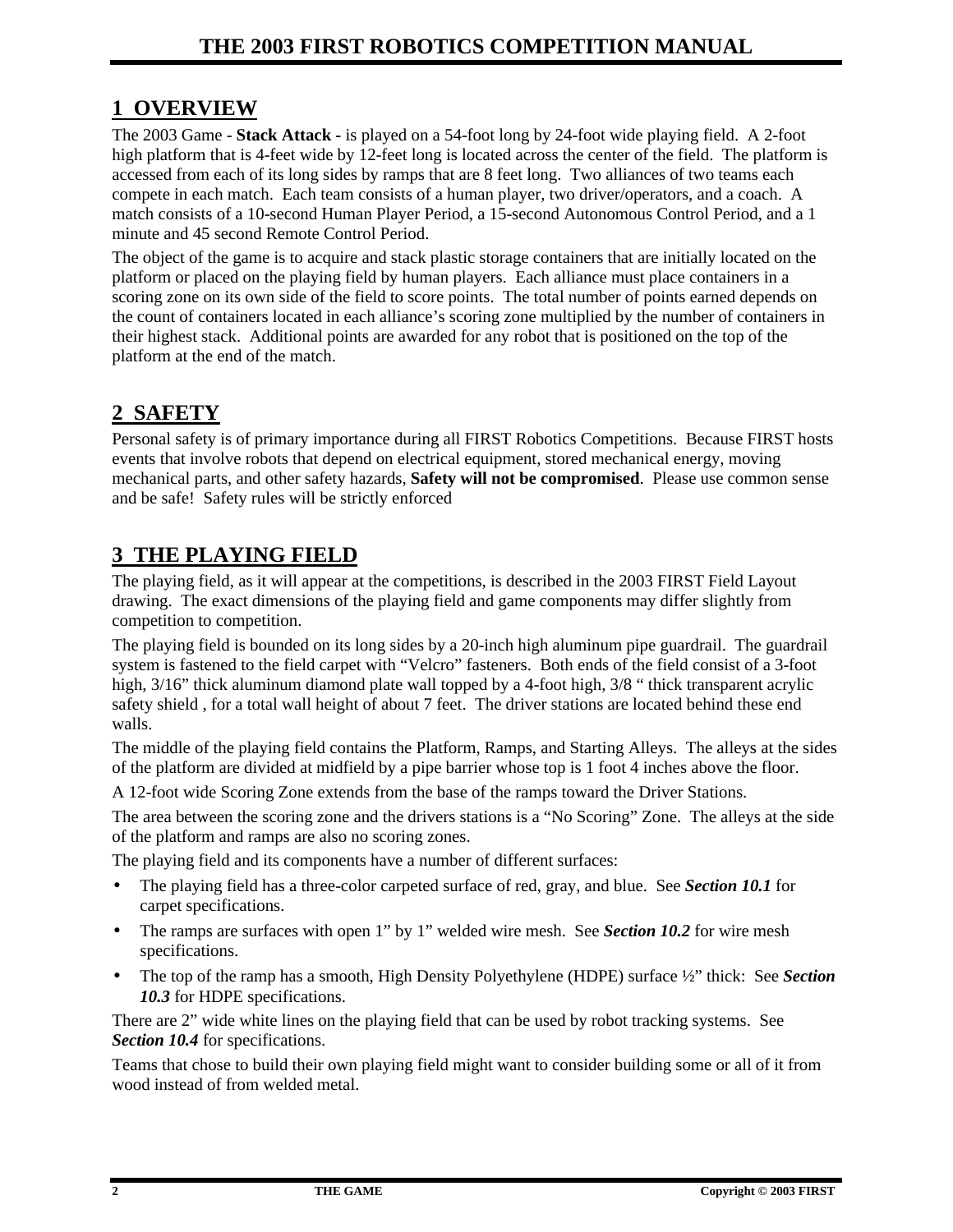### **4 THE PLATFORM AND RAMPS**

The platform and its ramps, as they will appear at the competitions, are shown in the 2003 FIRST Field Layout drawing.

The 4-foot wide by 12-foot long by 2-foot high game platform is located across the center of the playing field. The horizontal surface of the platform is High Density Polyethylene (HDPE). Both platform approach ramps are 8 feet long by 12 feet wide (three 4' x 8' sections). They are sloped approximately 14 degrees from horizontal and are surfaced with open 1" by 1" welded wire steel mesh. The top wires of the steel mesh will be oriented so that they will run parallel to the 12-foot dimension of the top platform. The approach ramps and ramp platform have a 2-foot-high, ½" thick, transparent polycarbonate wall along their outside edges. These walls extend down to the surface of the playing field.

### **5 THE DRIVER STATIONS**

See the 2003 FIRST Field Layout drawing for Driver Station details.

Each field end has two alliance boxes delineated by floor tape. Each alliance box has two driver stations. Each alliance will set-up at a driver station location as assigned by the scoring system. Competing alliances will be placed at diagonally opposite ends of the playing field.

The driver stations have 12-inch deep shelves located 3 feet above the floor where each team's robot control system may be placed. Teams must bring their own control systems, including radios, to the field. Each driver station will have a 15-pin male cable to provide power and control signal to the Operator Interface (OI) of each team's control system. These are to be plugged into the "Competition" port of the OI. No power outlets will be available at the driver stations.

### **6 THE CONTAINERS**

Sterilite Corporation (www.sterilite.com), Townsend, MA, manufactures the plastic storage containers used in this game. The game containers are 73-quart capacity, model 1730, and their color is Glacier (blue). They are approximately  $24-1/4$ " long x  $17-1/4$ " wide x  $15-3/4$ " high.

The tops of the containers will be fastened securely to the container bodies with plastic pop-rivets. Retroreflective tape will be applied to the human-player handled containers only.

Containers are readily available for purchase at stores such as Walmart, Target, and others. Sterilite will also sell to teams through their distributor but the minimum order amount is \$ 250 USD. See *The Robot* **Section** of the manual for a list of suppliers that will sell to teams and specific ordering information.

# **7 THE GAME**

The object of the game is for each of the alliances to score points by acquiring and stacking plastic storage containers in their own end of the playing field. Additional points are awarded to alliances whose robots are positioned on the platform at the end of each match. The Rules of the Game may be found in *Section 9.*

Prior to participating in any match, each teams robot must pass technical inspection and be within the prescribed weight and dimension limits stated in *The Robot Section* of the manual.

For a robot to be eligible to compete, it must contain the minimum components described in *Section 9.*

If a robot is inoperable and unable to compete in a match, in order for that team to obtain a score, at least one member of the team must be in the team's driver station during the match. This team member may be the human player.

### **7.1 Initial Setup**

At the start of each match, 29 containers will be stacked in 5 tiers in a line across the top of the platform.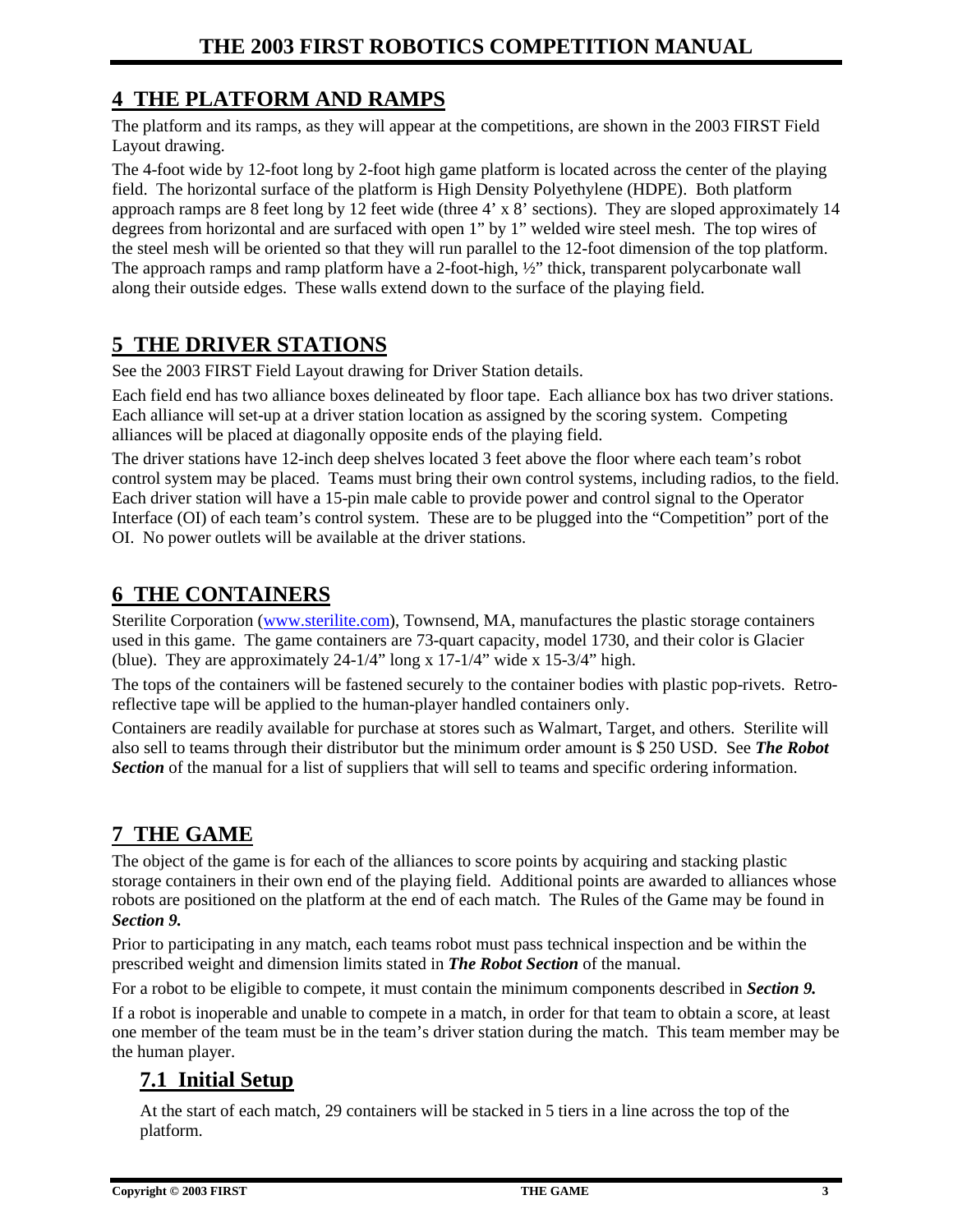- The  $1^{st}$  (bottom),  $2^{nd}$ , and  $3^{rd}$  tiers will have 7 containers;
- The  $4<sup>th</sup>$  tier will have 5 containers:
- The  $5<sup>th</sup>$  (top) tier will have 3 containers.

The platform container stacks will be located approximately 3 inches apart and centered across the platform.

Robots will initially be placed within the starting areas in the alleys at the sides of the platform/ramp structure. Each alliance's robots will start on the far side of the midfield barrier. Each alliance will have 2 human players (1 from each team) positioned outside each of the two gates at their end of the playing field. Each human player will have 4 containers stacked near him or her.

The remaining 2 players and a coach from each team must stand in their driver station.

# **7.2 Human Player Period (10 Seconds)**

At a starting signal, all 4 human players will enter the field at the same time from separate gates at the sides of the field. They will have 10 seconds to place or stack their containers anywhere in their own Scoring Zone and exit the field. The human players will then stand on a pressure-sensitive mat located outside the playing field to positively indicate that they have cleared the field. Any **team** (not the alliance) whose human player is not off the playing field in 10 seconds will have their robots disabled during the 15-second autonomous period. Any **team** (not the alliance) whose human player is not off the field in 15 seconds will not be powered up and will not compete in that entire match. The autonomous operation period of the game will automatically start when the last human player leaves the field and all 4 pressure sensitive mats have been activated. The human players must then join their teams in the driver stations.

# **7.3 Autonomous Robot Control Period (15 seconds)**

As soon as the game starts, all robots will be under autonomous control (no human drivers) for a period of 15 seconds. During this time, the robots will operate and react only to sensor inputs and to commands programmed by their teams into the onboard robot control system. Operator control of the robot will not be possible during this time.

The only operator control allowed during the autonomous robot control period is activating of the Emergency Stop (E-Stop) buttons located in the driver stations, which will disable that robot's power supply.

During the autonomous robot control period, robots may use onboard sensors to detect features of the playing field surface (e.g., the white lines or colored areas of the carpet), the containers placed in the scoring zones by the human players (which have detectable strips of retro-reflective tape on the sides of the containers), structural elements of the play field (e.g., using proximity or contact sensors to detect edges of the field or parts of the ramp structure) and/or other robots. During the autonomous robot control period, the robots may move about the field and perform any activities that would be normally permissible when operated under human control. All robot operation and safety rules applicable during the operator control period are also applicable during the autonomous robot Control period.

# **7.4 Operator Control Period (1 minute and 45 seconds)**

Upon completion of the 15-second autonomous robot control period, the driver station controls will automatically be activated. Team members will remotely control and operate their robots for the remaining 1 minute and 45 seconds of the match. Power will be automatically shut off at the conclusion of this period.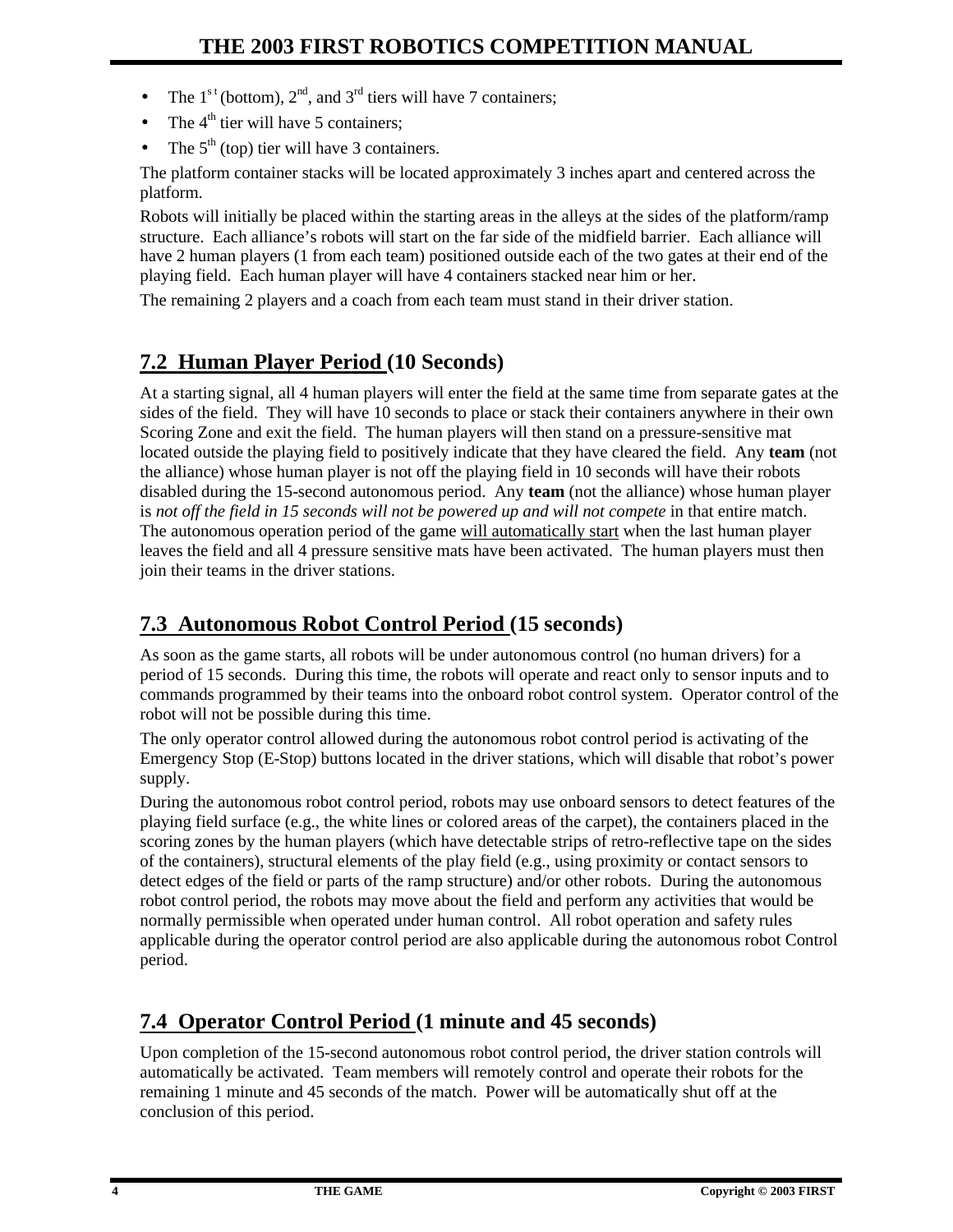### **7.5 Game Play**

Robots try to acquire and stack (right-side up, upside down, on their side, etc.) as many containers as possible in their alliance's scoring zone. The "gray carpet" alleys at the side of the platform/ramp structure and the "gray carpet" areas directly in front of each end of the playing field are "No Score" areas, i.e., not in the scoring zone. See the 2003 FIRST Field Layout drawing for exact locations and dimensions of the scoring zones and the no score areas.

## **7.6 Scoring**

All containers within the alliance's scoring zone will be worth one point each **EXCEPT** the containers in the tallest stack. The total number of one-point containers will determine the base score for the alliance. The tallest stack of containers within the scoring zone is the "multiplier stack." Containers in the multiplier stack are worth zero points each (note that containers in other stacks of the same height are worth one point each). The total base score is then multiplied by the height in whole Stack Height Units (SHU) of the multiplier stack. A whole Stack Height Unit (15-1/4 inches) is the height of an individual container as it sits flat on its bottom. More than one stack of the same height does not affect the multiplier. Whole Stack Height Units will be measured with an Official Stack Height Measuring device. The details of this device will be released at a later date.

An additional 25 points will be awarded to each robot that is touching only the top of the platform at the end of the match.

Both teams in the losing alliance get their own alliance score in Qualifying Points (QP's). Both teams in the winning alliance get their own score plus twice the losing alliance's score in QP's. A tie awards the total of the match points to both alliances in QP's.

# **8 COMPETITION STRUCTURE**

The competition is composed of two phases: **Qualification Matches** and **Elimination Rounds**. All matches are two minutes each plus 10 seconds for the human player time. In each match, two teams work together as an alliance against another 2-team alliance to collect and stack storage containers.

# **8.1 Qualification (Seeding) Matches**

During the qualification matches, randomly assigned teams are partnered to form alliances. Alliances last only for the duration of a match. The qualification match schedule will be provided prior to the start of the qualification matches. **Please pay attention to the progress of the matches so that your team will be ready to proceed to the field when called.**

- At *Regional Events*, teams will be randomly allied with any other team at the event;
- At *The Championship Event*, each team is assigned to one of four divisions and participates only with other teams in the same division.

Teams are ranked based on an equal number of qualification matches. For ranking, the lowest match QP score is dropped and the remaining match scores are averaged. If teams must play an extra match to fill out the matches in a competition, this extra match score *and* their lowest score are dropped before averaging. Following the conclusion of the qualification matches, the top-ranked teams form alliances and go on to compete in the elimination rounds. See *Section 9* for selection procedure for the elimination round alliances.

### **8.2 Elimination Rounds**

Alliances formed for the Elimination Rounds stay together for the remainder of the event. Each elimination round alliance is composed of *three* teams. Only 2 teams play in an alliance at a time.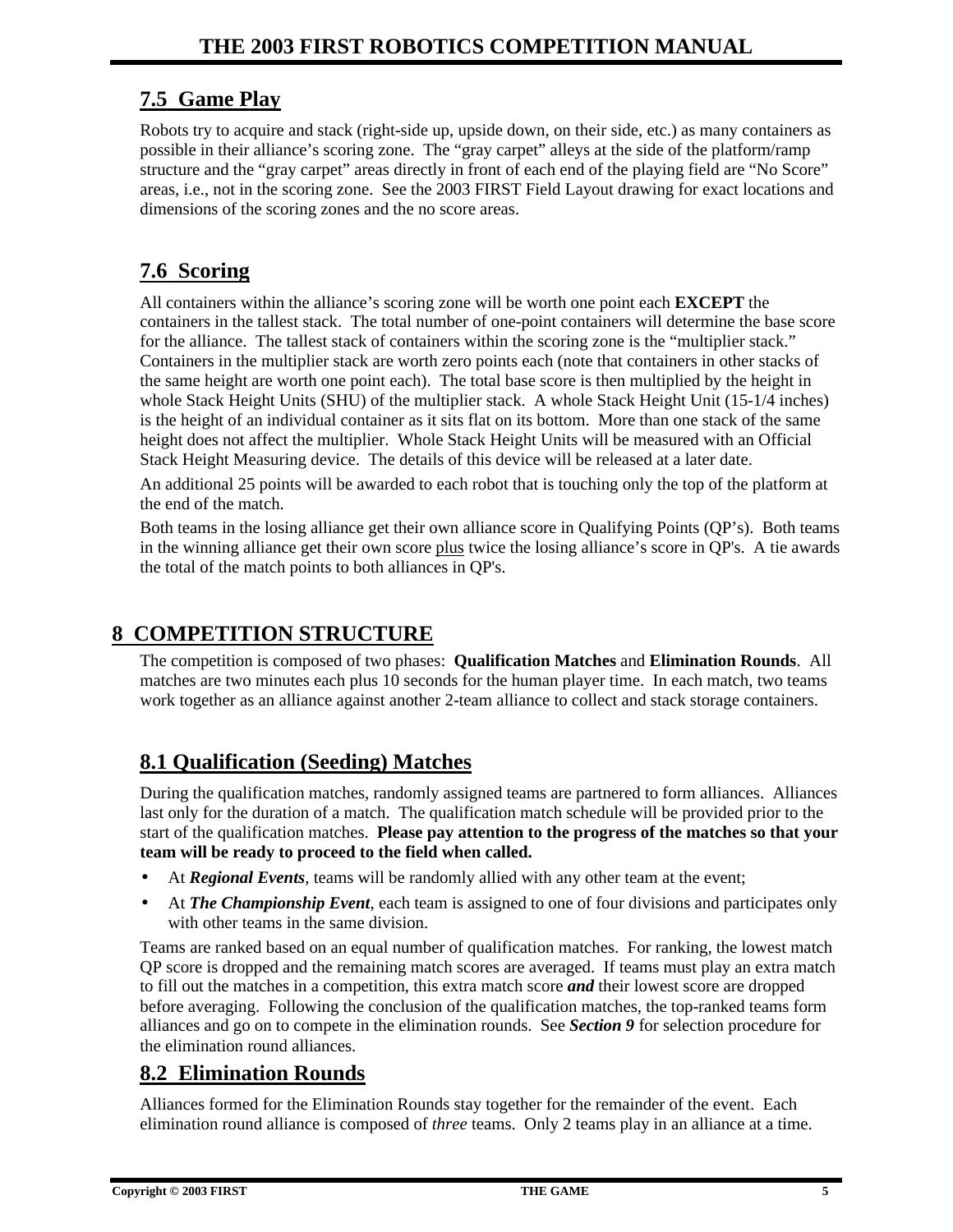The third team in the  $1<sup>st</sup>$  match must play in the  $2<sup>nd</sup>$  match with no exceptions. Teams should consider the robustness of the robots when picking alliance partners.

- At *Regional events***:** Eight (8) alliances compete in a series of elimination rounds until one alliance is declared the event champion;
- At *The Championship Event*: Thirty-two (32) alliances (8 per Division) compete in a series of elimination rounds, resulting in four Division Champion alliances and one Grand Champion alliance.

Each elimination round will be comprised of 2 matches. The elimination matches will be scored exactly like the qualifying matches except that the points will be referred to as Elimination Points (EP's). Both teams in the losing alliance get their own alliance score in EP's. Both teams in the winning alliance get their own score plus twice the losing alliance's score in EP's. A tie awards the total of the match points to both alliances in EP's. After the two matches are completed, the alliance with the highest combined total score advances to the next round. In the event of a tied score, a third match will be played to identify the winning alliance. In the event of additional ties, more matches will be played until the winning alliance is identified.

### **9 THE RULES**

# **9.1 Safety Rules [ S ]**

- **S1 All teams are responsible for providing their own safety glasses at each event and all team members must** wear safety glasses in the alliance stations during matches (students and coaches).
- **S2** Safety glasses must be worn by **everyone at all times while in the pit area.**
- **S3** All team members must wear sneakers or appropriate footwear while in the pit area or competing. No bare feet, no sandals, no open-toed shoes, etc.
- **S4** The human players must wear safety glasses when they are competing to move and stack containers.
- **S5 While on the playing field,** the human players must keep their feet on the ground, i.e., they cannot stand on the field border, the containers or each other.
- **S6** The human players must immediately return to their driver stations once the autonomous segment of the match begins.
- **S7** The students and coach must remain in their driver station during the match.
- **S8** Students and coaches may not reach into the playing field.
- **S9** If, at any time, the referees or the field manager determine that a robot poses a safety hazard, the robot must be modified to the head referee or field manager's satisfaction or it will not be allowed to compete.
- **S10** The storage containers are the only projectiles that may be launched by a robot.
- **S11** Wireless/radio control mode is never allowed in the pit area(s). Robots may only be driven via the tether when not competing in a match.
- **S12** Do not tamper with the power supply, batteries, chargers, speed controllers, joysticks or any other control system component except as noted in the control system rules. Tampering could result in failure or malfunction of the control system, and lead to a safety hazard or damage to the robot.
- **S13** The 120A circuit breaker must be easily accessible.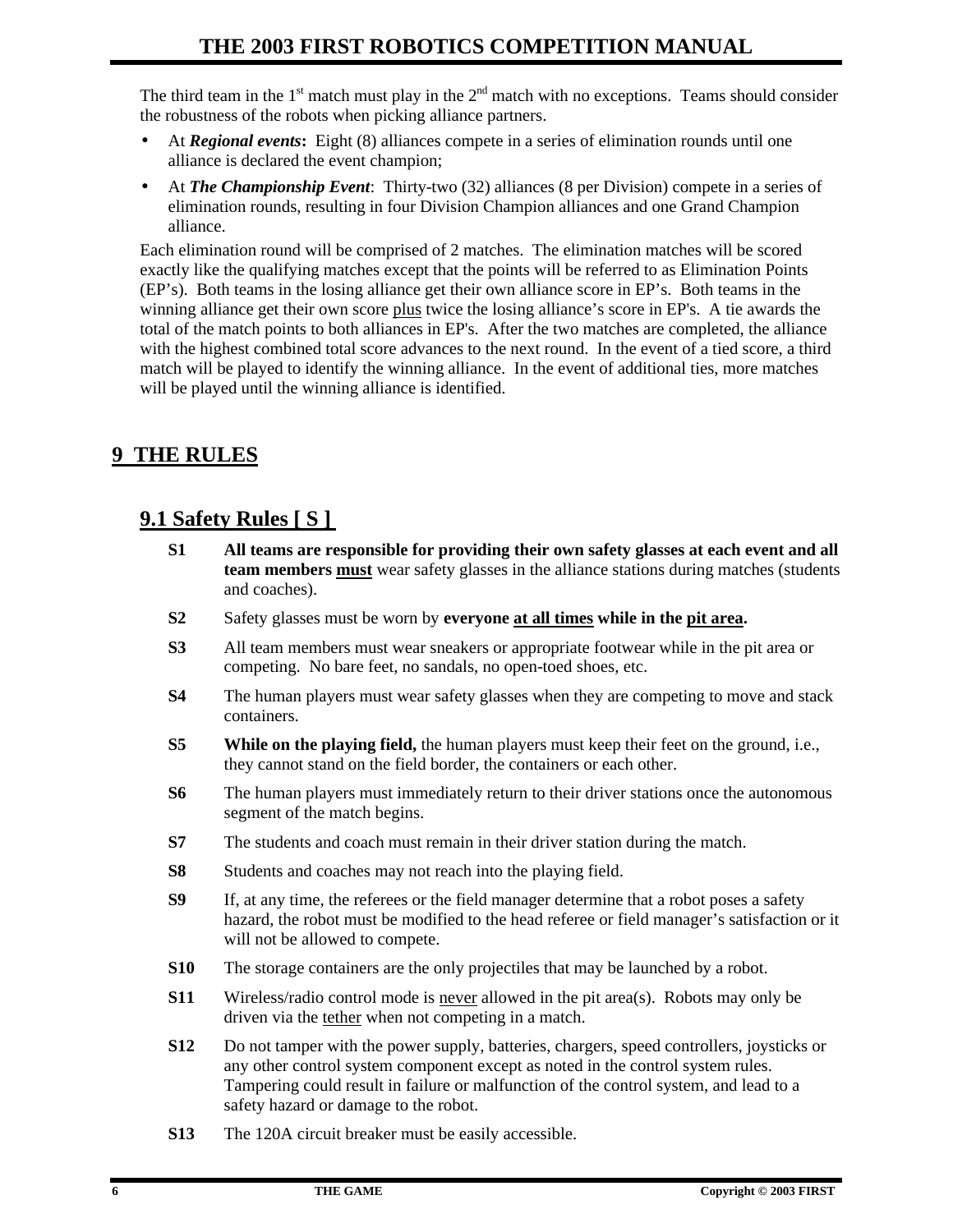- **S14** Turn off the 120A main circuit breaker while making adjustments to your robot. Since the motors provided in the kit are quite powerful, it is important to keep all body parts away from all robot mechanisms while your robot is connected to the battery.
- **S15** The battery can deliver more than 200 Amperes. Do not let the wires come into contact with any metal surfaces. Route wires carefully to avoid damage and short circuits that may cause serious burns, fire, and/or permanent damage to the batteries.

### **9.2 General Match Rules [ GM ]**

- **GM1** The "minimum robot" that may be used in a match must contain the following components:
	- Battery;
	- Robot Controller;
	- Radio;
	- Revolving Light;
	- Associated Wiring, Circuit Breakers, and Fuse Panel;
	- Team Name/Number signs.

The minimum robot must be wired such that the revolving light turns on when the autonomous mode / operator control mode is enabled.

- **GM2** Referees have ultimate authority during the competition. THEIR RULINGS ARE FINAL! The referees will not review any recorded replays*.*
- **GM3** ABSOLUTELY NO REMATCHES WILL BE AWARDED.FIRST reserves the right to re-play a match due to obvious catastrophic failure of FIRST-provided field materials or human error.
- **GM4** THERE ARE NO TIME-OUTS. The matches must progress according to schedule. If a robot cannot report for a match, the cueing manager shall be informed and at least one member of the team should report to the field for the match.
- **GM5** Special field access badges are supplied by FIRST at each event and must be worn by the four members per team (3 "Students" and 1 "Coach") to be allowed on the playing field. The coach's badge will have a special designation identifying him or her as a coach. The coach may be a team mentor, student advisor or student.
- **GM6** Special clothing and/or equipment will only be allowed on the playing field for those who demonstrate a need based on a physical disability.

#### **Setup**

- **GM7** Teams are allowed a maximum of 1 minute to set up their robots on the playing field and a maximum of 1 minute to remove all robot parts from the field following a match. *Teams should practice the coordination of placing their robot onto the field before coming to the competition.*
- **GM8** During the setup for matches, each team must connect their operator interface to a specific driver station within their alliance station as designated by FIRST. Teams will be informed during cueing as to their designated driver station location.
- **GM9** During the setup for each match, robots must be placed totally within their designated starting areas. They must sit on the carpet unconstrained in the same position as when they were in the sizing box. See *The Robot Section* for more detailed information.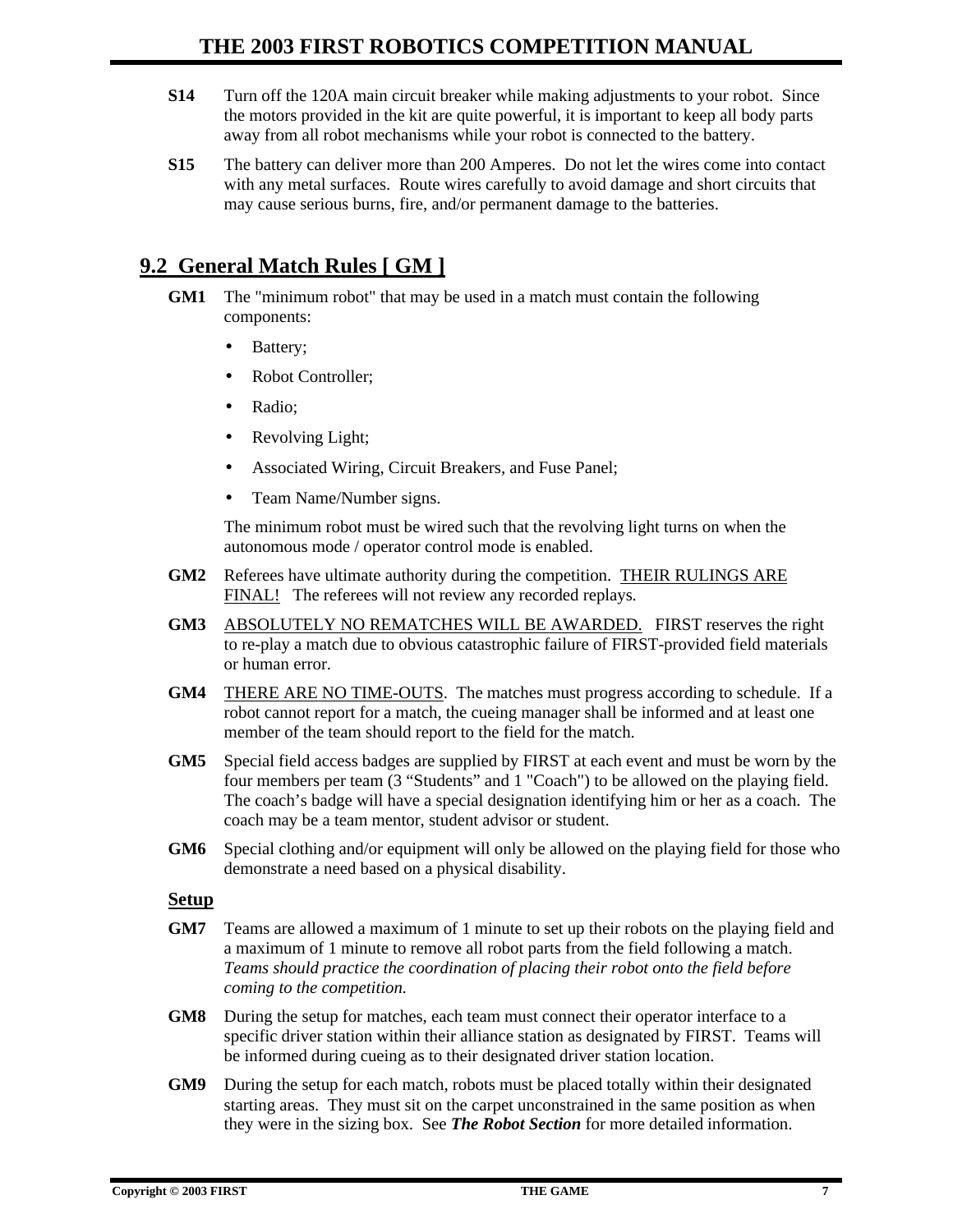**GM10** At the start of each match, 29 containers will be stacked in a line across the top platform of the ramp structure in 5 tiers: the bottom 3 tiers will have 7 containers each; the  $4<sup>th</sup>$  tier will have  $\overline{5}$  containers; the  $5<sup>th</sup>$  (top) tier will have 3 containers. See 2003 FIRST Field Layout drawing for stack configuration.

#### **Match Play**

- **GM11** During a match, four members per team (3 "Students" and 1 "Coach") are allowed in the alliance station at the end of the field. One of the students is designated as the "Human Player" and performs the human player activity as described in the rules. The students must be pre-college students from a team partner school while the coach may be an adult or student from a team partner. Coaches who happen to be pre-college students are not considered "students" with respect to rules of game play and may not engage in activities reserved for students. The students and coach from each alliance may move about within the alliance station.
- **GM12** During a match, the robots may be remotely operated only by the students and/or by software running in an on-board control system.
- **GM13** During a match, students and mentors must stand on the carpet, i.e., they may not stand on containers, the driver station shelf or any part of the field structure or on each other.
- **GM14** Each match lasts for two minutes plus 10 seconds for human player activity.
- **GM15** Contact with the containers by alliance members, other than the human players at the start of the match, is prohibited.
- **GM16** At a starting signal, all 4 human players will enter the field at the same time from all 4 gates at the sides of the field. They will have 10 seconds to place or stack their containers within their own scoring zone.
- **GM17** Human players may only travel in their own scoring zone. They are not allowed in the gray areas or on the ramps.
- **GM18** Human player containers must be "stacked" bottom side facing down.
- **GM19** Human players can only place or stack containers. They cannot throw the containers.
- **GM20** The human players must activate their own power-enabling pressure-sensitive mats after they exit the field. When all human players are off the playing field and all of the powerenabling pressure-sensitive mats have been activated, the robot control systems will be automatically enabled and the autonomous control period will start.
- **GM21** During the first 15 seconds of a match, the robots are controlled autonomously by on board inputs and onboard-programmed control systems. Subsequent to this, robot control automatically switches to the driver control stations. Matches end when control systems are disabled by the expiration of the match time unless the match is whistled dead by the referees.
- **GM22** Two Emergency Stop (E-Stop) buttons are located in each alliance station, one for each team. Pressing an E-Stop button will cause the corresponding team's robot to be disabled. Any member of a team may press the E-Stop button corresponding to their own robot. A team that has pressed its E-Stop button may release it, thus re-enabling their robot at any time prior to the end of a match. *The E-Stop buttons are intended for remote robot shut down during a match in the event of safety hazards and will not otherwise affect match scoring or duration.* The E -Stop buttons will not be used to end matches. .
- **GM23** Any containers that leave the playing field during a match will be not be returned to the playing field until the next match.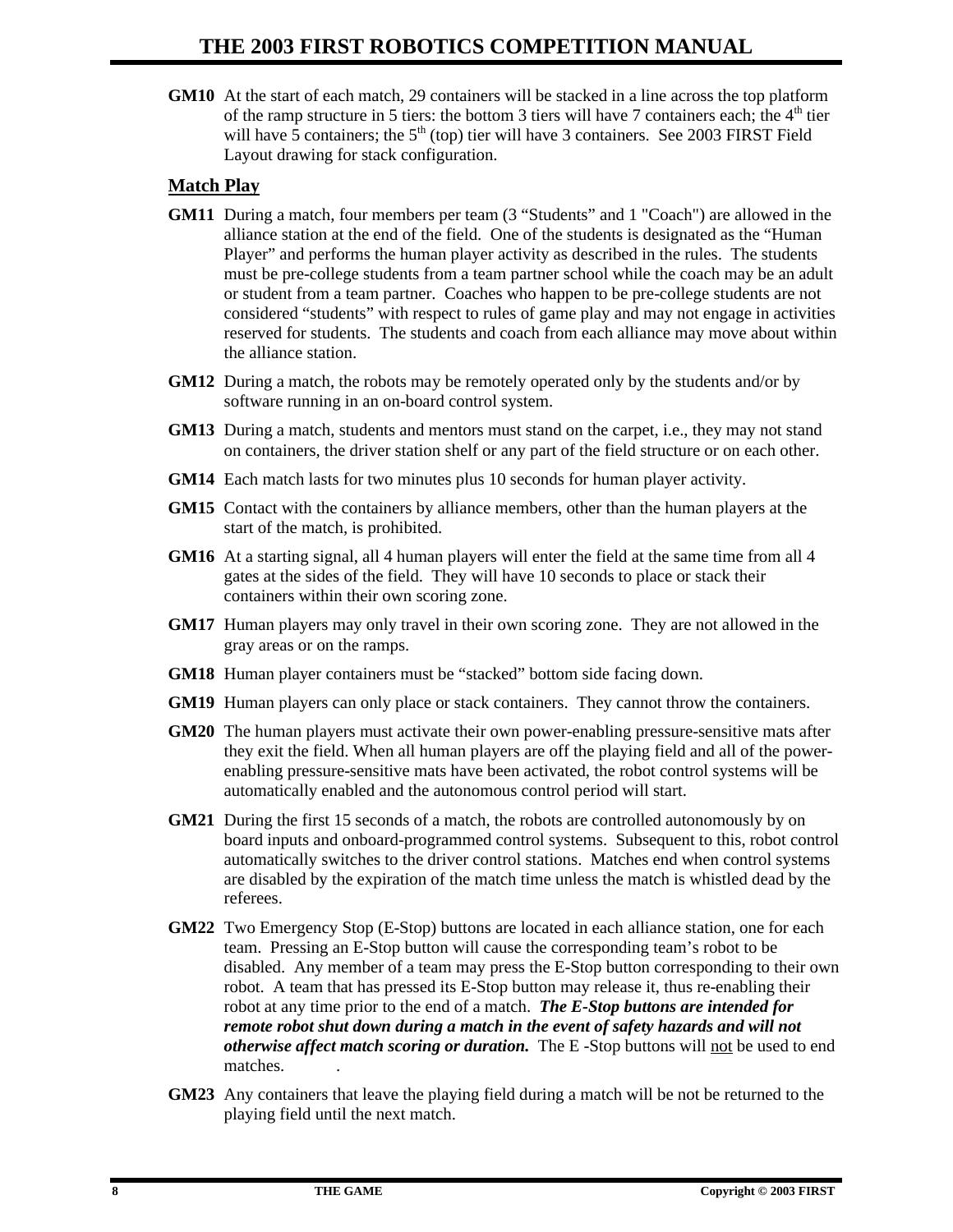- **GM24** Any container that might end up in a driver station area cannot be returned to the playing field.
- **GM25** Only the referees may handle or move any container on the playing field during the scoring of the match.
- **GM26** A damaged container may be removed from play at the referee's discretion but only after a match has been scored.
- **GM27 Robot shoving will be allowed and should be expected.** It is very common for machines to run into each other at full speed, get into shoving matches, become entangled, and to experience the resultant forces from these actions. **This should be taken into consideration when robots are designed and built. Design to endure.**
- **GM28** Robots may not intentionally:
	- Detach Parts (no connection at all to a robot);
	- Remove the lids from the containers;
	- Damage another robot;
	- Tip over another robot;
	- Attach themselves to the ramp mesh or framing material;
	- Attach themselves to the railings/walls of any field structure.
- **GM29** Robot Field power will not be re-enabled after a match; however, teams may use the tether feature to make any necessary adjustments to the robot in order to release containers or to release from each other. For information on using the tether, please refer to the control system documentation from Innovation First.
- **GM30** Referees or field staff are not responsible for damage to robots while attempting to retrieve containers. Please design your robot so that retained containers may be released quickly and easily after a match is over.
- **GM31** The outer field barriers are safety features of the playing field and robots should not be designed to react against them. Reacting is grabbing or using the top of the field borders, the top of the driver stations, the top of the pipes at midfield, and the top of the platform/ramp polycarbonate sides with the intent of supporting a robot or robot part. It is also unacceptable to grab onto or push hard enough against multiple surfaces simultaneously in order to wedge and make immovable a robot. Contact with all of the barriers is acceptable. Pushing a container against a barrier is acceptable if the forces applied are not sufficient to damage the barrier or otherwise deform the playing field. Minor forces associated with activating contact sensors carried by the robots or similar minimal-force contact methods to detect and locate the field barriers are permissible.
- **GM32** Robots that become entangled in the field barriers, platform/ramp structure or other robots will not be freed until after the match has finished unless the entanglement represents a safety hazard. Any entangled robot may be disabled if a referee deems it necessary.
- **GM33** During the qualification matches, teams will not play any matches back to back, however, it is possible that a team's scheduled matches could be very close in sequence. Teams should anticipate this situation and be ready for all of their matches.
- **GM34** The qualification match schedule will be available Thursday evening or Friday morning. This schedule will indicate alliance partners and match pairings. It will also tell the alliance its color, RED or BLUE, for each match. The color is used to determine the placement of each team's robot, students, and coach around the playing field.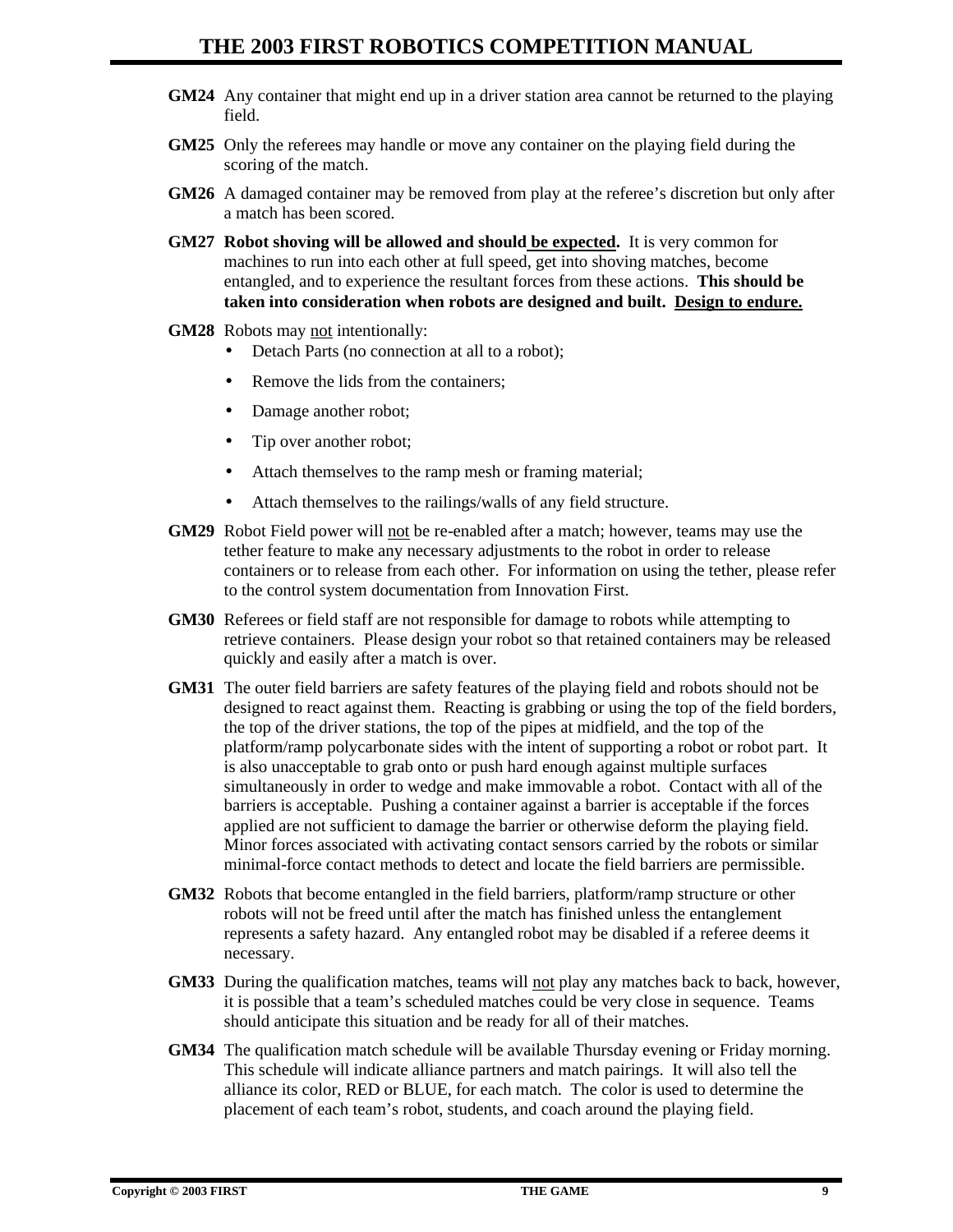- **GM35** During the elimination rounds, alliances will have at least four minutes between scheduled matches.
- **GM36** FIRST reserves the right to randomly re-inspect and reweigh robots during the qualification and elimination phases of the competition.

### **9.3 Scoring Rules [ SC ]**

*Reference the 2003 FIRST Field Layout drawing for clarity when reading the scoring rules.*

- **SC1** The referees make all decisions regarding scoring. Referees have the ultimate authority during the competition. **THEIR RULINGS ARE FINAL**. **The referees will not review recordings of the match.**
- **SC2** The "Scoring Zones" for containers are the RED and BLUE carpeted areas.
- **SC3** The "Scoring Zone" for the robots is the top of the platform.
- **SC4** The "No Scoring Zones" are the GRAY carpeted areas and the ramps.
- **SC5** If tape is used along the "Scoring Zone" borders to protect the carpet seams, the lines will be considered part of the scoring zone.
- **SC6** Final scoring begins when containers and robots come to rest, which should be within 10 seconds after the match ends or upon a referee's decision. Prior to this, the referees may not see all final positions and cannot make accurate scoring decisions. If, while waiting for objects to come to rest, an object on the field changes position once a match ends and the power is turned off (i.e., a stack tips over or moves in and out of a scoring zone, etc.) and such movement causes a change in the score, the post-movement score is recorded.
- **SC7** Scoring containers touching the Scoring Zone in front of the RED alliance that meet the conditions in SC8 and SC9, count for the RED alliance. Scoring containers touching the Scoring Zone in front of the BLUE alliance that meet the conditions in SC8 and SC9, count for the BLUE alliance.
- **SC8** When determining the base score for the alliance, the referees will evaluate the containers with the following criteria:
	- q A container "in" a Scoring Zone is worth one point. A container will be determined to be "in" a scoring zone if at least some part of the container is touching the colored carpet that defines a scoring zone or is supported exclusively by:
		- Other containers in that zone;
		- An opponent's robot.
	- q All containers in the tallest stack located in the scoring zone (the "multiplier stack") are worth zero points. Containers in additional stacks of the same height will be scored normally;
	- If ANY part of your own alliance's robots are in contact with ANY container in a stack (alone or in a multi-container stack), ALL containers in that stack will be worth zero points;
	- $\Box$  Opponent robots in contact with containers in the alliance scoring zone will not affect the determination of the base score;
	- $\Box$  A container may touch the field border.
- **SC9** When identifying the multiplier stack, the referees will base their evaluation on the following criteria:
	- Only stacks located "in" a scoring zone (as defined in SC8) are eligible to become multiplier stacks;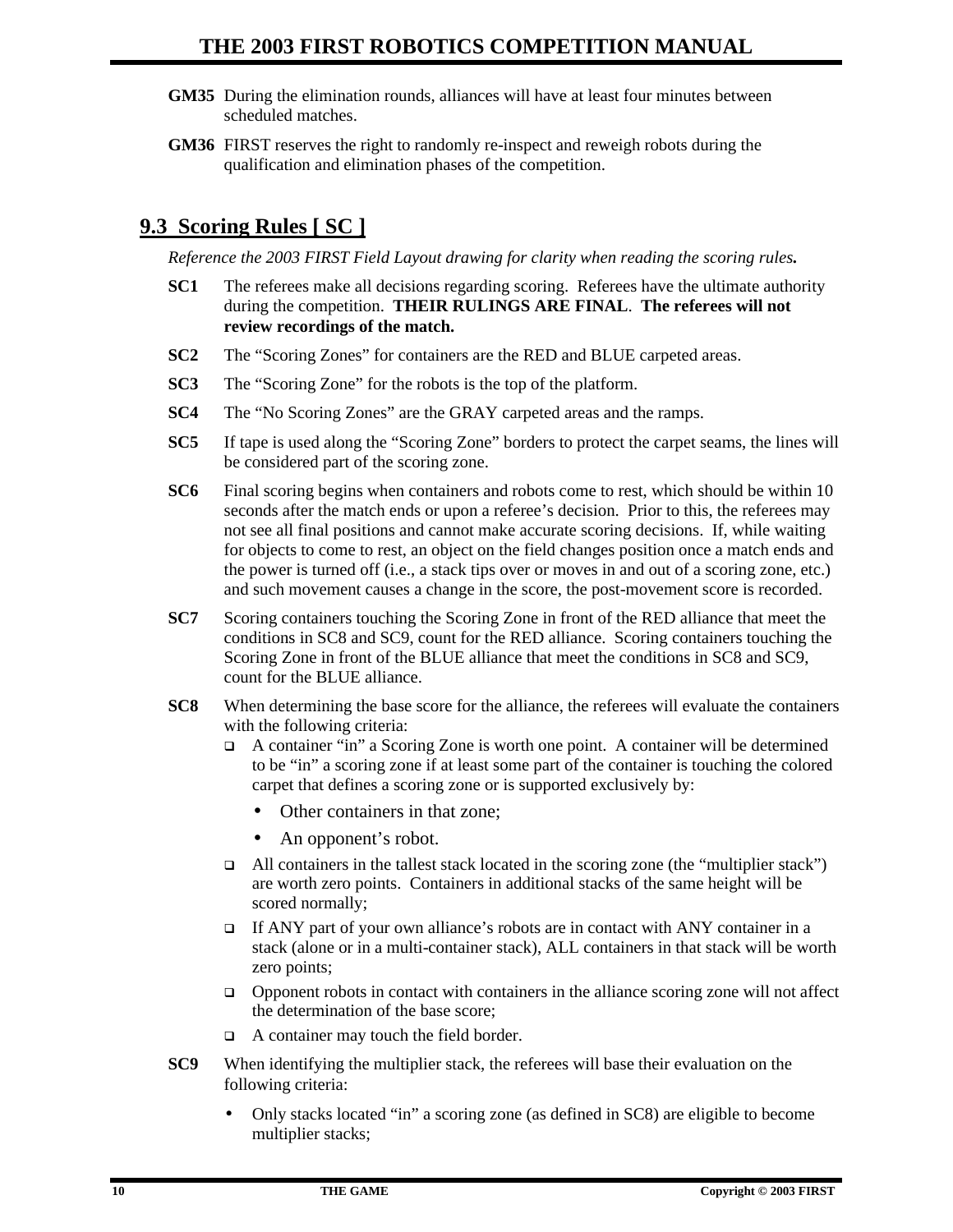- The tallest stack in the alliance scoring zone will be determined to be the multiplier stack. Its height is measured in whole Stack Height Units (SHU) as described previously in *Section 7.6*;
- If ANY part of an alliance robot is in contact with ANY container in a stack, that stack will not be eligible to be the multiplier stack. In this event, the next-tallest stack will become the multiplier stack;
- There will be only one multiplier stack. If there are multiple stacks of the same height, the redundant stacks will be scored normally as part of the alliance base score;
- Opponent robot contact with a stack will not affect multiplier stack eligibility.
- **SC10** The alliance match score is determined by multiplying the base score (as determined by SC8) by the height (measured in "whole Stack Height Units") of the multiplier stack (as determined by SC9).
- **SC11** Each robot touching only the top of the center platform at the end of the match is worth 25 points. You are not fully on top of the platform if any part of a robot is touching any part of:
	- The ramp;
	- The field:
	- The top or outside of the platform/ramp structure sidewalls;
	- Both of the inside platform/ramp structure sidewalls at the same time.
- **SC12** In the event that a robot is damaged to the point where parts become detached from the robot, the detached parts are not considered when determining whether or not the robot is "on" the platform or "in contact" with a container. In the event that large sections of the robot break apart, the section containing the Robot Controller is considered "the robot." Any part that is still connected to the robot, no matter how loosely is considered part of the robot.
- **SC13** A team is declared a no-show if no member of the team is in the alliance station at the start of the match. See SC14 and SC15.
- **SC14** Qualification Matches
	- all teams start each competition event with zero (0) qualification points (OP's) and accumulate QP's throughout the qualifying matches.
	- **Teams that do not show up for a scheduled qualification match will receive zero (0)** match points and zero (0) QP's. Participating teams will receive their match score and QP's as normal.
	- $\Box$  The winner of a match is the alliance with the highest score. In each qualifying match, all teams that participated in the match receive QP's as follows:
		- Each team in the losing alliance receives their match score in OP's;
		- Each team in the winning alliance receives their own score plus double the number of match points of the losing alliance in QP's;
		- If 1 team is disqualified, the match will be played as a 2 on 1 and scoring is as normal;
		- If an entire alliance is disqualified, the other alliance receives double their own score in QP's;
		- Ties are allowed.In the event of a tie, all 4 teams get the total of the scores of both the RED and BLUE alliances;
		- At the conclusion of all of the qualification matches, teams are ranked by dropping their lowest QP score and averaging the rest. If teams must play an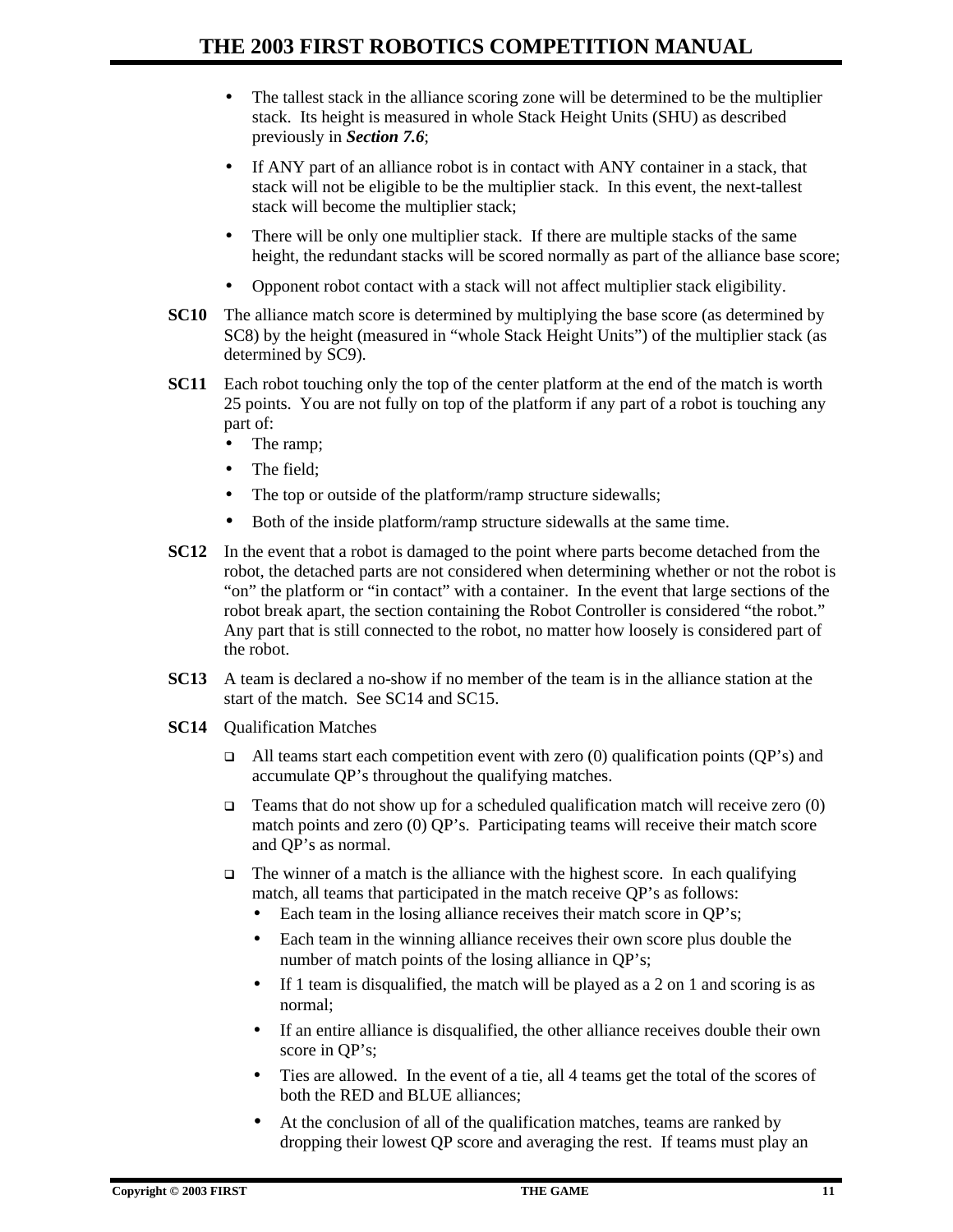extra match to balance out the matches in a competition, the score of the extra match *and* their lowest score are dropped before averaging. Teams will be ranked using the following hierarchy of criteria (in order from most to least important):

- 1. Highest average qualifying point total;
- 2. Highest number of matches won during qualification matches;
- 3. Highest match score;
- 4. Flip of a coin.
- **SC15** Elimination Rounds
	- $\Box$  All teams start the elimination rounds with zero (0) elimination points (EP's) and accumulate EP's throughout the elimination rounds.
	- **Teams that do not show up for a scheduled match will receive zero (0) match points** and zero (0) EP's. Participating teams will receive their match score and EP's as normal.
	- $\Box$  The alliances play 2 matches. The elimination rounds will be scored exactly like the qualifying matches.
	- $\Box$  The winner of a match is the alliance with the highest score. In each elimination match, each alliance will receive EP's as follows:
		- The losing alliance receives their match score in EP's;
		- The winning alliance receives their own score plus double the number of match points of the losing alliance in EP's;
		- If 1 team is disqualified, the match will be played as a  $2$  on 1 and scoring is as normal;
		- If an entire alliance is disqualified, the other alliance receives double their own score in EP's;
		- Ties are allowed.In the event of a tie, both alliances get the total of the scores of both the RED and BLUE alliances;
		- The alliance with the highest total score advances to the next round;
		- In case of a tie, one more match is played, whereby the highest score advances. If still tied, another is played and the highest score advances. This repeats until an alliance outscores the other.

### **9.4 Game Violations [ V ]**

#### **V1 Any safety violations during the match, e.g., not wearing safety glasses, is at least 2 minor penalties and increases with the severity of the violation**.

- **V2** All alliance members must remain in the alliance station during play. The human player must remain in the human player area until his/her play is done at which time he/she must return to his/her alliance station. If an alliance member steps out of the alliance station for reasons of personal safety, no penalty will be imposed. If an alliance member inadvertently steps out of the defined driver-station area during a match and it does not affect the outcome of the match, then they will receive a minor penalty.
- **V3** All alliance members must remain in the alliance station after a match has ended until the referee or field manager signals that the field can be cleared.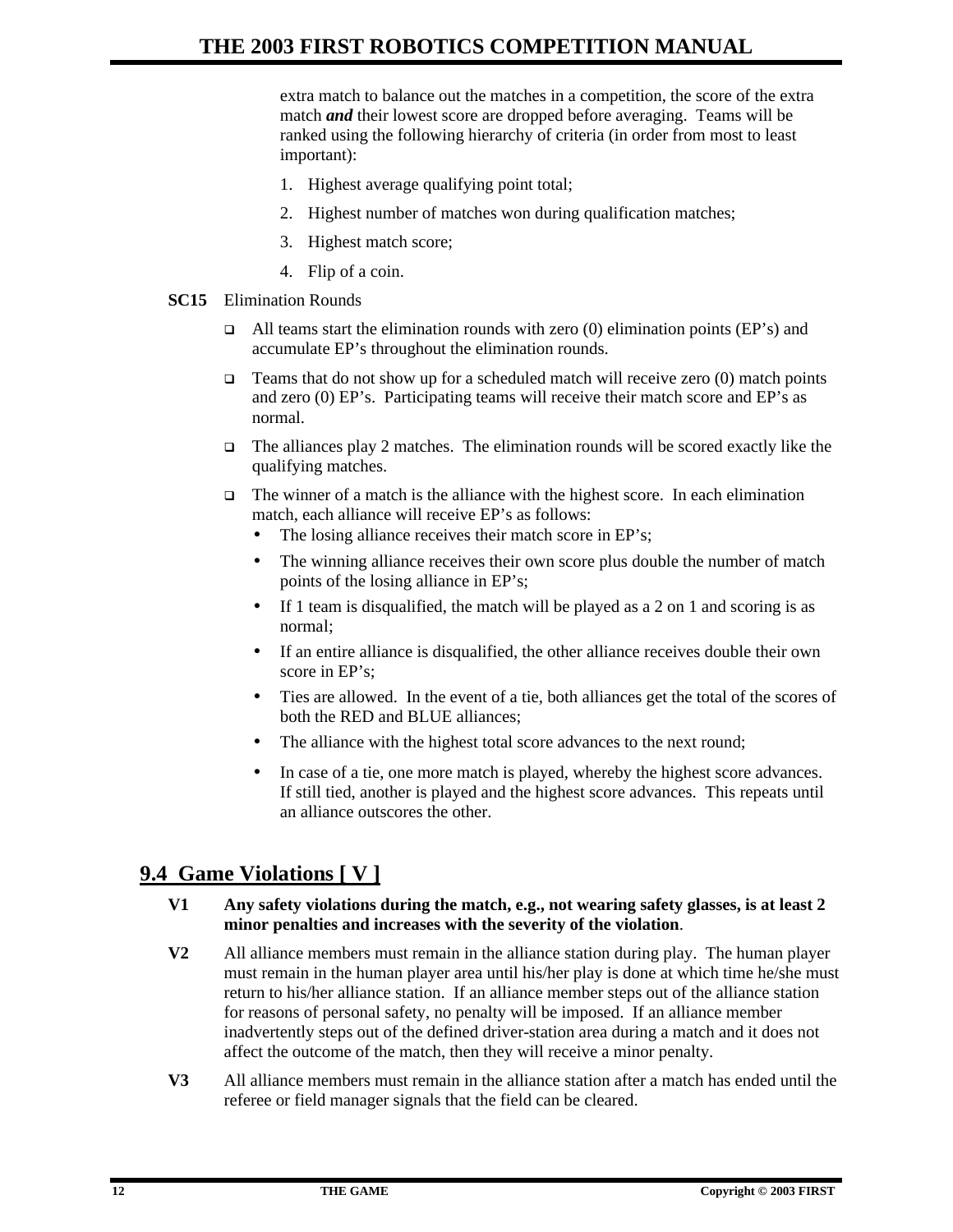- **V4** Repeated minor infractions will result in increasingly severe penalties. Referees will indicate penalties by throwing down flags color coded to indicate which alliance is being penalized.
	- Minor Penalty #1: Warning;
	- Minor Penalty #2: Warning;
	- Minor Penalty #3: Final warning and **disablement** for the remainder of the match.
- **V5** In the qualification matches, the penalties are given to an individual team; in the elimination rounds, the penalties are given to the alliance.

### **9.5 Disabling Violations [ DA ]**

#### **Disabling violations mean that robots will be disabled during a match.**

If a referee disables a robot, the robot is turned off for the remainder of the match and any points scored during that match count. Alliance partners may continue to play as normal.

- **DA1** A referee may disable a robot that has damaged the playing field, barriers, containers or another robot, if the referee feels that further damage is likely to occur. The referees may require a corrective action, such as eliminating a sharp edge, before the robot will be allowed to compete in subsequent matches.
- **DA2** Robots and/or team members may not contaminate the playing field, containers or another robot with lubricants. If this happens, the robot and/or team member will not be allowed to compete until corrective action has been taken and the head referee gives approval.
- **DA3** Referees may disable any robot that causes a safety hazard during a match.
- **DA4** If a robot/robot part goes out-of-bounds (outside of the playing field) to the point that it has to apply force to any out-of-bounds surface to rejoin play, its control system will be disabled. A machine should not be designed to react with an out-of-bounds surface for any reason.
- **DA5** For safety reasons, no part of a robot may touch the team members. If this occurs, the robot may be disabled.

### **9.6 Disqualifying Violations [ DQ ]**

#### **Disqualifying violations mean that robots will be disqualified after a match.**

In the qualification matches, if a referee disqualifies a team, only that team is disqualified. In the elimination rounds, if a referee disqualifies a team, the entire alliance is disqualified.

- **DQ1** An alliance may not gain points by breaking a rule, even accidentally.
- **DQ2** If stepping out of the defined driver-station area or reaching into the playing field during a match affects the outcome of the match, then the offending **team** will be disqualified.
- **DQ3** Strategies aimed solely at the destruction, damage, tipping over or entanglement of robots are not in the spirit of the FIRST Robotics Competition and are not allowed. Accidental tipping over of a robot is not considered damaging and may be allowed at the discretion of the referees. Intentional stabbing, cutting, etc., is illegal. If a breach of this rule occurs, the alliance will be disqualified for that match. Repeated offenses could result in a team being disqualified from the remainder of the regional competition and/or championship event.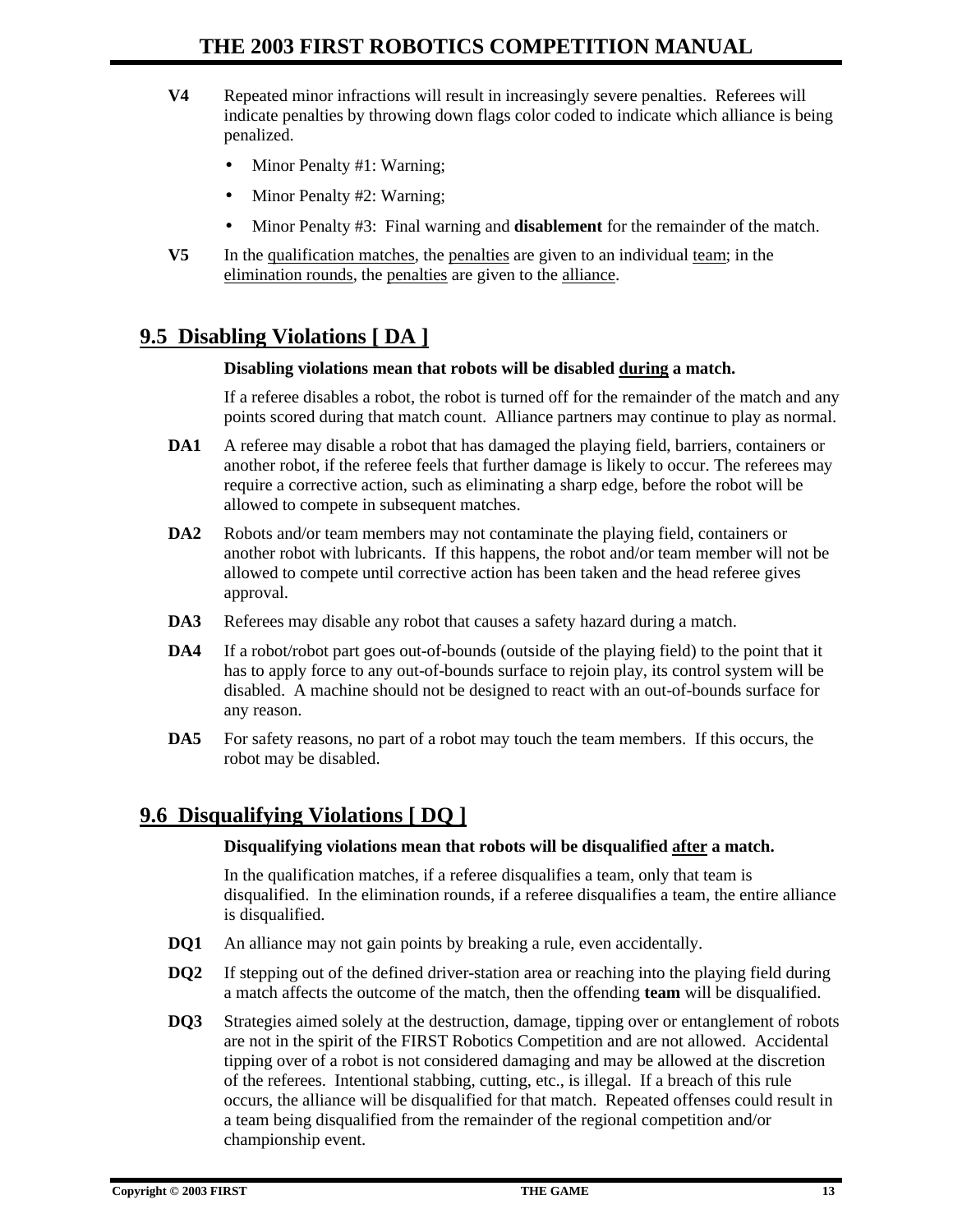- **DQ4** Robot wheels, tank-type treads, etc., cannot contain any metal that contacts the carpet. Competing with this type of traction method will result in disablement and disqualification.
- **DQ5** Deliberately damaging the playing field, controls or containers is strictly illegal and will result in disqualification of your alliance. Robot wheels must not, for example, damage the field carpet. This will be checked during robot inspection at registration on the first event day and throughout the competition. Bunching up or puckering the carpet is considered damage to the field.
- **DQ6 If any part of your robot damages the carpet or playing field, intentional or not, the referees can disqualify your alliance. Design you robot accordingly.**
- **DQ7** During a match, no team member may intentionally touch any robot, except for reasons of personal safety. If intentional contact is made, the alliance will be disqualified.
- **DQ8 Team members may not use any remote communication devices, such as air phones, walkie-talkies, etc., at anytime during a FIRST Robotics Competition event.** These devices may cause interference to the remote control signals and malfunction of robots. Teams found to violating this rule will be subject to the following penalties:
	- 1. First offense, you will be asked to turn off and store the device;
	- 2. Second offense, the device will be confiscated for the remainder of the event and the offender will not be able to participate in his/her team's next scheduled match.

Cell phones and pagers are allowed, but not in the Alliance Station. Remote cameras mounted to a robot are also allowed **if specific permission is granted by FIRST.**

**DQ9** A robot may not leave parts or any other items on the field during a match. It must remain whole. This includes elastic bands, Velcro, etc., that may be used to hold arms, etc., in place. If the referee determines that a robot has intentionally detached a part of itself (traumatic detachment caused by collision excluded), the robot will be disabled during the match and disqualified after the match ends.

### **9.7 Tournament Rules [ T ]**

- **T1** Competition at each FIRST Robotics Competition event is composed of two phases:
	- Qualification (Seeding) Matches;
	- Elimination Rounds.

**The qualification matches are open to all event-registered teams that pass robot inspection**. They consist of a series of matches in which teams are randomly allied with each other. Based on the results of the qualification matches, teams are ranked. The top seeded teams automatically qualify to advance to the elimination rounds. Additional teams are chosen as alliance partners by the top-seeded teams and also advance to the elimination rounds.

#### *Qualification (Seeding) Matches*

- **T2** During qualification matches, randomly assigned teams are partnered to form alliances. Alliances last only for the duration of a match. The qualification match schedule will be available Thursday evening or Friday morning.
	- *At Regional Events*, teams will be randomly allied with any other team at the event.
	- *At The Championship Event*, each team is assigned to one of four divisions and participates only with other teams in the same division.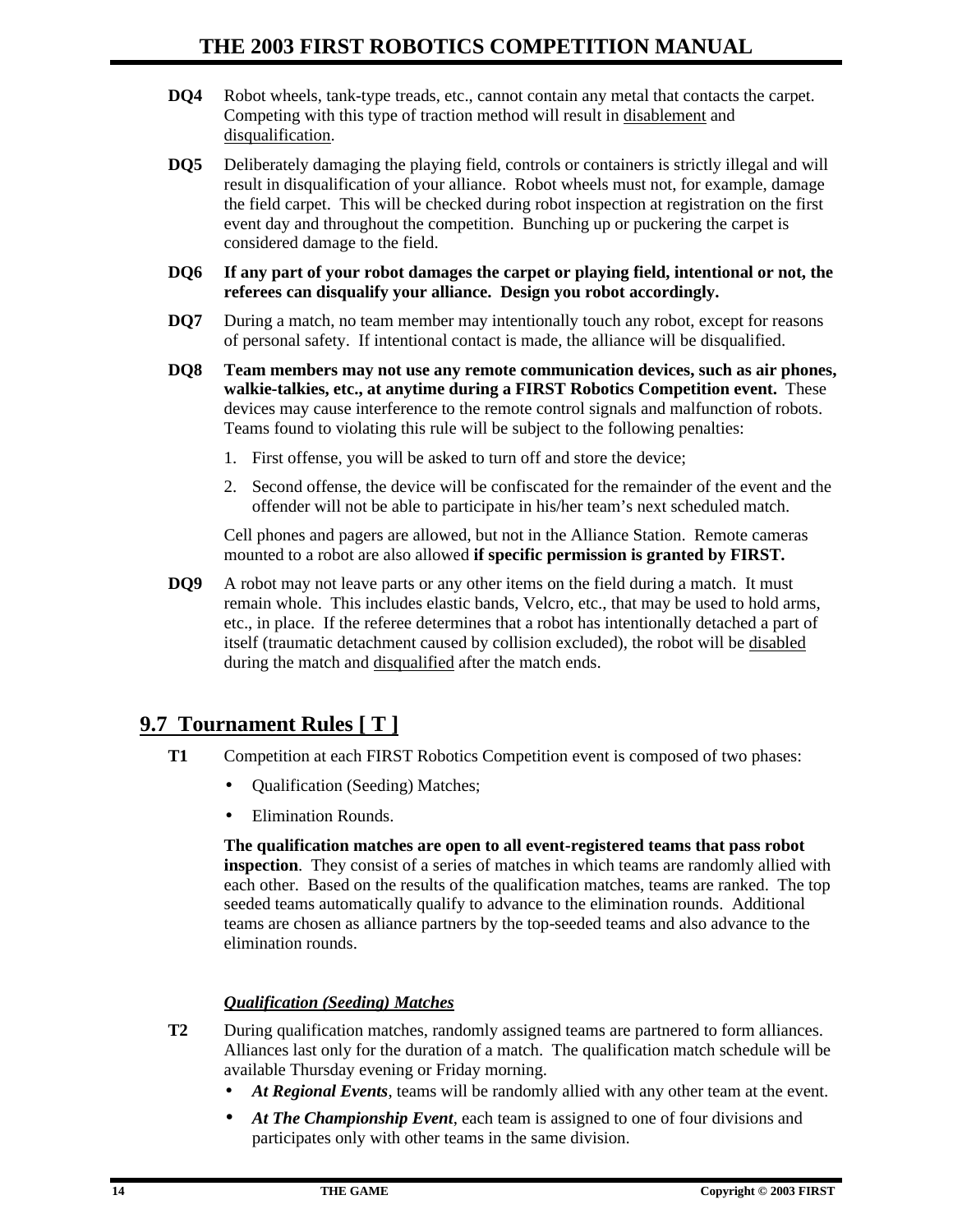Following the conclusion of the qualification matches, the top ranked teams form alliances and go on to compete in the elimination rounds.

**T3** See *Section SC14* that describes the scoring during the Qualification Matches.

#### *Elimination Rounds*

- **T4** Prior to the start of the elimination rounds, one student member of the highest-seeded team from each alliance must be identified as the alliance captain. She/he cannot delegate her/his captain authority to anyone else once selected. Alliance captains must be part of the field crew for the team. Each alliance captain must wear the "alliance captain designation" supplied by FIRST to indicate his/her special role in the alliance. Alliance captains are responsible for selecting which two of the three alliance teams will compete in each match and they are the final arbiters within the alliance.
- **T5** Alliances formed for the elimination rounds stay together for the remainder of the event and may not be changed. Each elimination round alliance is composed of *three* teams. Only 2 teams play in an alliance at a time. **The third team in the**  $I^{st}$  **match must play in** *the*  $2^{nd}$  *match with no exceptions.* Teams should consider the robustness of the robots when picking alliance partners.

#### **T6** *Alliance Selection*

Eight (8) alliances at Regional Events and thirty-two (32) alliances (8 per division) at The Championship Event qualify to advance to the elimination rounds. The alliances are formed as follows:

- **For Regional Events:** From the top eight (8) seeded teams, starting in descending rank order, a pre-college student representative selects an alliance partner from among the remaining un-partnered teams. After all eight teams have selected their first partner, the process repeats and a second partner is selected.
- *For The Championship Event***:** Teams are evenly divided up into 4 "divisions." Within each division, from the top eight  $(8)$  seeded teams, starting in descending rank order, a pre-college student representative selects an alliance partner from among the remaining un-partnered teams. After all eight teams have selected their first partner, the process repeats and a second partner is selected.
- **T7 Teams may decline an offer when asked to ally for the elimination rounds; however, if a team declines, they are no longer eligible to be chosen as an alliance partner.** In the event that there are not enough eligible teams to complete the number of alliances needed for elimination rounds, teams that have declined may be chosen only after all eligible teams.

#### **T8 Competing In Elimination Rounds**

Alliances competing in the elimination matches are paired as follows:

• **For Regional Events and the Divisions at** *The Championship Event***:** All series are 2 matches. The alliance led by the  $1<sup>st</sup>$  seed competes against the alliance led by the 8<sup>th</sup> seed in a series of quarterfinal matches; the alliance led by the 2<sup>nd</sup> seed competes against the alliance led by the  $7<sup>th</sup>$  seed in a series of quarterfinal matches, etc. Winners of the quarterfinal matches compete against each other in a series of semifinal matches. Winners of the semi-final matches compete against each other in a series of final matches with the winning alliance becoming the Regional Champion. *See Figure T-1 below.*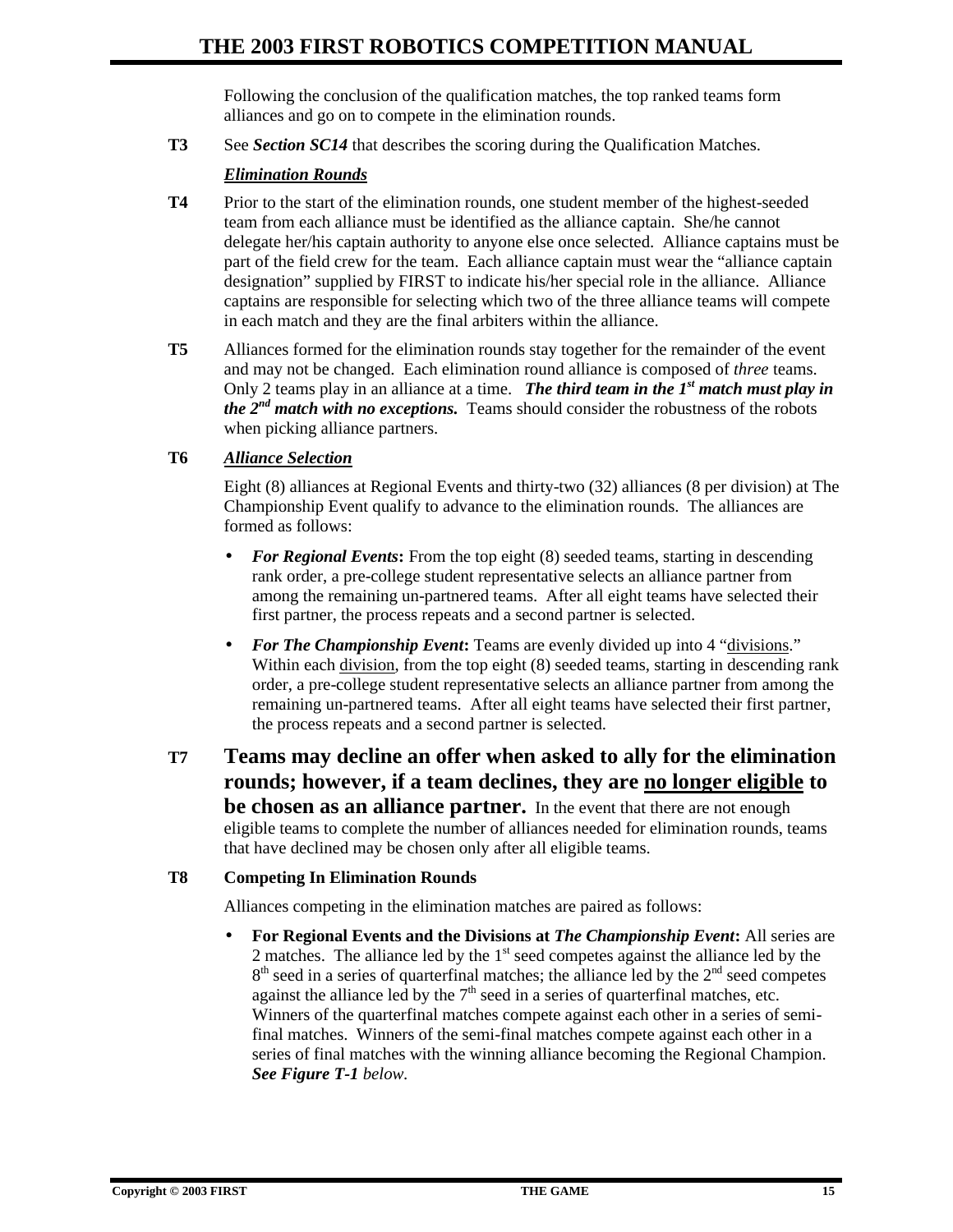

### **Figure T-1 Regional and** *The Championship* **Divisions**

• **For** *The Championship Event* **Championship:** All series are 2 matches. Division Champions compete against each other in a series of semi-final matches. For the semi-finals, the Division Champions will compete against each other based on the divisions they came from and will not be ranked relative to each other. The division pairings will be announced in the future on the FIRST web site after the division names have been finalized. The winners of the semi-final matches then compete in a series of matches with the winning alliance becoming The Grand Champions. *See Figure T-2 below.*



# **Figure T-2 Championship Grand Champion**

**T9** See *Section SC15* that describes the scoring during the Elimination Rounds.